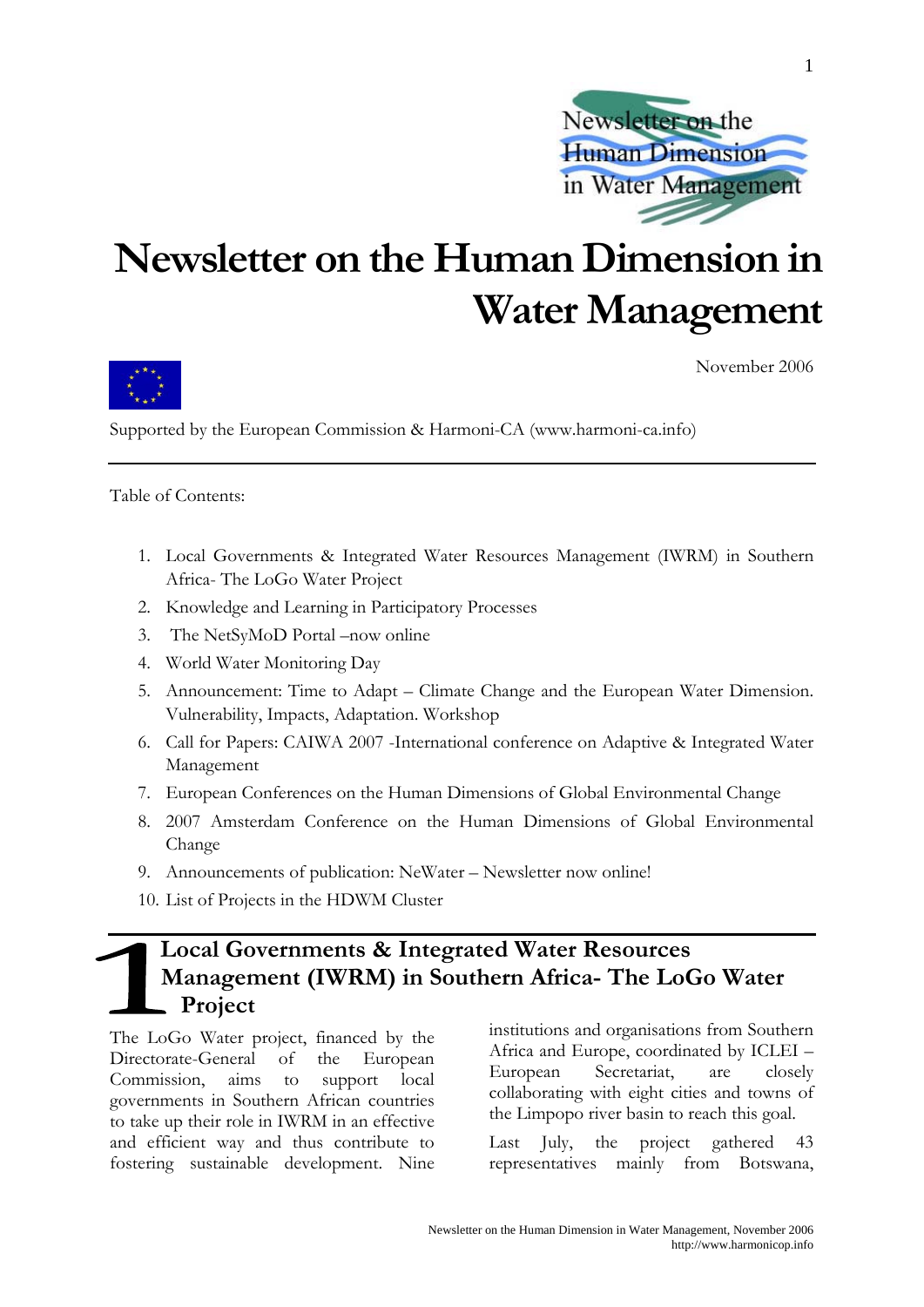Mozambique, South Africa, and Zimbabwe (the countries sharing the Limpopo basin) at the workshop 'Local Action for IWRM', which took place in Gaborone, Botswana, from 26 to 28 July 2006.

Some of the issues raised by the event's participants were:

- Local governments need to get a better understanding of the impact of their own activities on the water cycle, and of how the water cycle affects them.

The dialogue with other relevant stakeholders has to be increased.

- A "de-mystification" of IWRM has to be achieved, because local governments are usually interested in providing their contribution to water resources management, but at the same time feel

overwhelmed by the complexity of the concept.

The participants provided the project coordinators with some useful insight for the realisation of guidelines for local government's involvement in IWRM, currently under development.

Currently available on the project website [www.iclei-europe.org/logowater:](http://www.iclei-europe.org/logowater) the workshop report, the 'Literature Review: Local Governments and IWRM' and the publication 'Local governance in Integrated Water Resources Management in the Netherlands'. For further information, please contact Francesca Schraffl, ICLEI, at francesca.schraffl@iclei.org.

### **Knowledge and Learning in Participatory Processes**

*Results of joint Partizipa & 3rd Harmoni-CA/WP5 Methods- Workshop on formalised and non-formalised methods in participatory resource management* 

Participatory processes are becoming increasingly important in the management of natural resources. Thus, policy makers, 'experts', and 'lay persons' – citizens or representatives of organised interest groups – are collaborating in public decisions on issues such as water management or land use planning. Different forms of involvement have been established, allowing for varying degrees of interaction, e.g. focus groups, citizens' juries, consensus-conferences, or stakeholder platforms, to name but a few. Given the complexity of issues to decide upon and the uncertainties involved, one main reason to involve non-state actors in public decisions is to incorporate different sources of knowledge and to foster social learning, thus allowing for potentially better, i.e. more informed and creative, decision-

making. Expected outcomes are thus learning (on the part of the state authority or of the lay persons), facilitated agreements, and improved communication among participants.

In September, the German project PartizipA (Participative Modeling, Actor and Ecosystem Analysis in Regions of Intensive Agriculture, [www.partizipa.uni](http://www.partizipa.uni-osnabrueck.de/)[osnabrueck.de](http://www.partizipa.uni-osnabrueck.de/)) and Harmoni-CA/WP5 jointly organized a workshop where 40 participants from all over Europe discussed 16 different approaches in a very constructive and fruitful atmosphere. All presentations and a group picture of all participants are now available at [http://www.partizipa.uni-](http://www.partizipa.uni-osnabrueck.de/wissAbschluss.html)

[osnabrueck.de/wissAbschluss.html](http://www.partizipa.uni-osnabrueck.de/wissAbschluss.html) .



### **The NetSyMoD Portal –now online**

*by Carlo Giupponi and Jaroslav Mysiak* 

2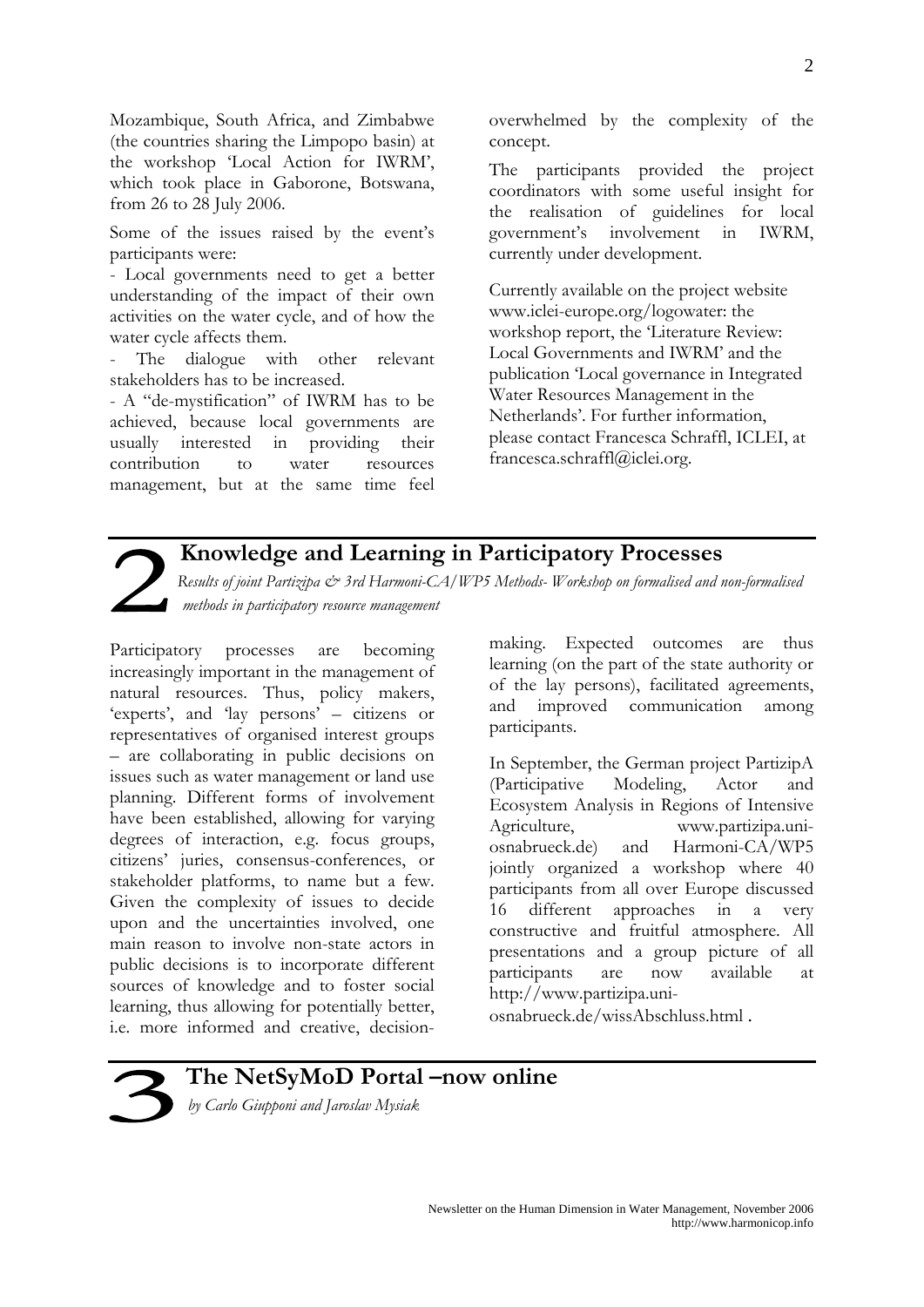As already introduced in earlier newsletter, NetSyMod (Network Analysis – Creative System Modelling - Decision Support) has been developed as a result of research conducted during the last six years in the Natural Resources Management Research Programme of the Fondazione Eni Enrico Mattei (NRM-FEEM). It embodies a flexible methodological framework combining public participation, simulation models, formal approaches to decision analysis to inform environmental planning and/or decision making processes. The framework may be useful for a range of management problems, with scientists participating alongside policy makers and other stakeholders in deliberative decision making.

The portal explaining the NetSyMoD framework ([http://www.netsymod.eu\)](http://www.netsymod.eu/) is now online. It was designed to facilitate practical application of the framework and to disseminate information about projects, events, publications, case studies, and, in particular tools available to potential end users at low cost or freely available.

The new version of mDSS (the generic analytical and multicriteria decision support system originally developed by the MULINO project) is now downloadable

from the NetSyMoD site. The six main NetSyMoD topics - Actor analysis, Problem analysis, Creative System Modelling, DSS Design, Analysis of Options, Actions and Monitoring - are used as primary keywords for categorising the materials included or linked in this site.

The focus is on the role played by Information and Communication Technology (ICT) and, in particular, on decision and information support tools (DISTs) such as integrated assessment models (IAM), geographical information systems (GIS) and decision support systems (DSS). Target users are researchers and policy/decision makers looking for information about the products of recent research projects.

Explanation of the NetSyMoD framework and the link to the portal has been included in the WISE-RTD web-portal, being developed by the EC-funded project Harmoni-CA ([www.harmoni-CA.info\)](http://www.harmoni-ca.info/) in collaboration with European Commission's Directorates General for Research and Environment.

For more information on NetSyMoD please contact us at: netsymod@feem.it.



### **World Water Monitoring Day**

*IWA- Press- Release* 

A whole new generation showed their concern about the quality of their water, as countless students joined thousands of adults in monitoring the health of their local watersheds this week. Monitoring sites spanning approximately 50 countries are expected to again demonstrate that the need for clean water brings universal agreement. The International Water Association (IWA) and the Water Environment Federation (WEF), together with a host of global partners and sponsors, coordinated World Water Monitoring Day this year. They expect to continue the events leading up to WWMD each year with a goal of reaching one million volunteers by the year 2012. World Water Monitoring Day (WWMD) is an international outreach program that builds public awareness and involvement in protecting water resources around the world. Held annually between September 18 and October 18, the program engages communities in monitoring the condition of local rivers, streams, estuaries and other water bodies. Since its inception in 2002, more than 80,000 people have participated in 50 countries. "The fact so many nations are joining in this important annual outreach demonstrates our interdependence on clean, fresh water as a source of life. No matter who you are, or where you live, clean, pure water is essential for drinking, hygiene,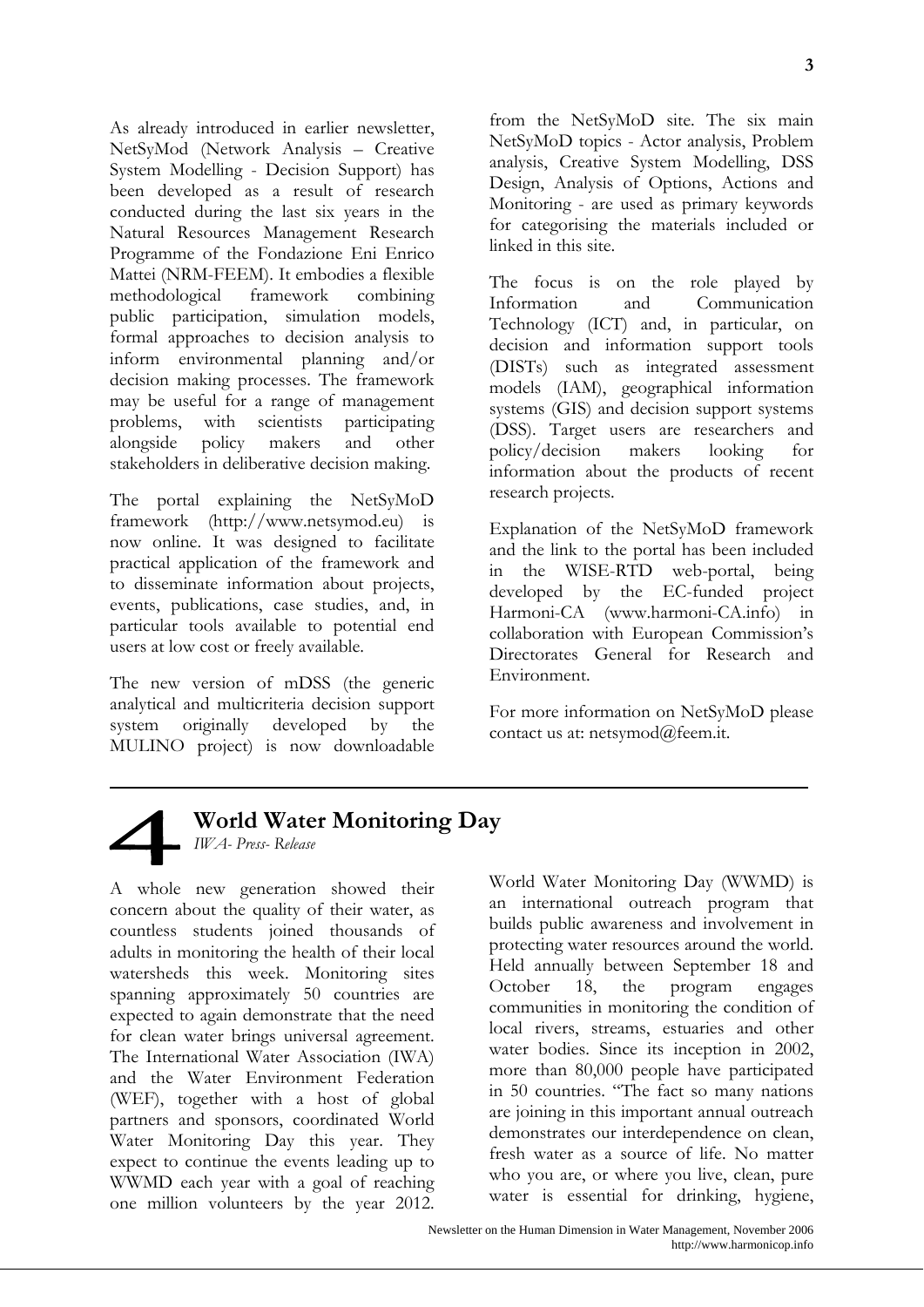agriculture, commerce and recreation," stated Paul Reiter, IWA Executive Director. "IWA encourages all who participated this month to adopt a local waterway and report on its quality year after year. By working together, we intend to create a global core of concerned and action oriented people who will become an important part of our efforts to educate the world's citizens about the critical need for clean water." WEF will host the main WWMD celebration at Washington DC's Anacostia River today. Ben Grumbles,

Assistant Administrator for U.S. EPA's Office of Water, will lead local dignitaries, water quality professionals, environmental groups and local area students in hands-on testing of the river's water quality. For more information on World Water Monitoring Day 2006, visit the World Water Monitoring Day website [www.worldwatermonitoringday.org](http://www.worldwatermonitoringday.org/) . You may also check out [www.wef.org](http://www.wef.org/) or [www.iwahq.org.uk](http://www.iwahq.org.uk/) for related information.

### **Announcement: Time to Adapt – Climate Change and the European Water Dimension. Vulnerability, Impacts, Adaptation.**

*We cordially invite you to participate in the symposium which will take place 12-14 Februar 2006 in Berlin*

As part of Germany's activities during its EU presidency, the Federal Ministry for the Environment, Nature Conservation and Nuclear Safety will host an international symposium titled "Time to Adapt - Climate Change and the European Water Dimension" from 12 to 14 February 2007 in Berlin. The initiative is supported by the relevant services of the European Commission.

The Symposium aims to provide a platform for representatives from governments, science and research, stakeholder groups and non-governmental organisations to discuss the impacts of climate change on water

resources. In addition, adaptation strategies for water management and water dependent sectors, focussing on agriculture, energy, inland navigation and tourism, will be evaluated.

The conference is organised by Ecologic, Institute for International and European Environmental Policy (www.ecologic.de), in cooperation with the Potsdam Institute for Climate Impact Research (www.pikpotsdam.de).

For further information and to register please visit the conference website at [http://www.climate-water-adaptation](http://www.climate-water-adaptation-berlin2007.org/index.htm)[berlin2007.org/index.htm](http://www.climate-water-adaptation-berlin2007.org/index.htm)

# **Call for Papers: CAIWA 2007**

*International conference on Adaptive and Integrated Water Management; 12-15 November 2007, Basel, Switzerland*

The "1st International Conference on Adaptive & Integrated Water Management: Coping with complexity and uncertainty" (CAIWA 2007) will be held November 12 – 15, 2007 in Basel, Switzerland. The conference will provide a multidisciplinary platform and bring together

scientists from academia, industry, and policy making/government to analyse progress, to explore new research directions and highlight policy implications of scientific findings. It will focus on basic research findings across all sectors of adaptive and integrated water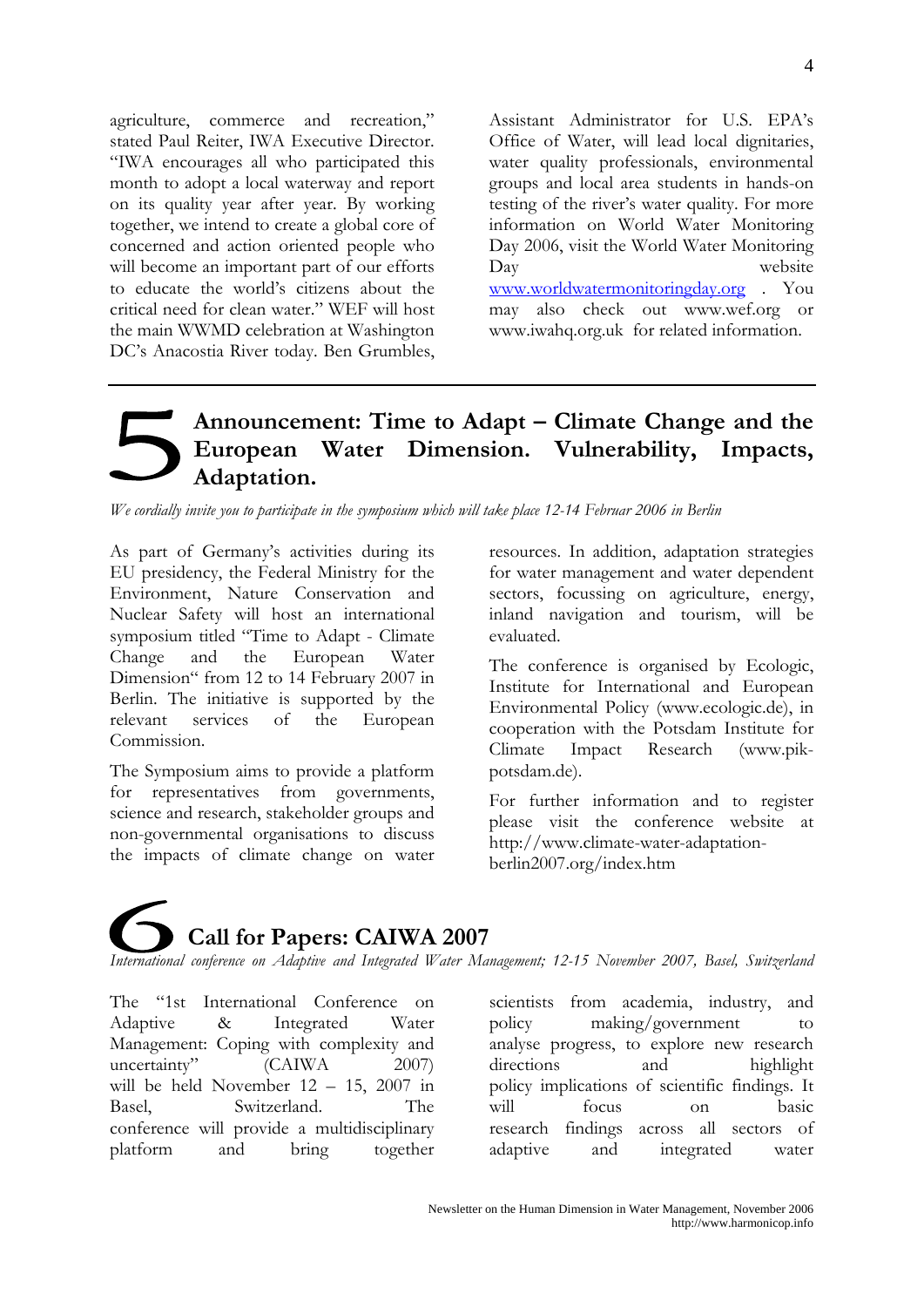resource management. Furthermore it will share the major scientific insights from the European Integrated Project NeWater (New Approaches to Adaptive Water Management under Uncertainty) with the wider scientific community

and embed it into the current scientific debate in all relevant themes. The conference will be divided between scientific contributions (3 days)

and practitioner insights (1 day). Furthermore it will be possible to organise special workshops under the auspices of CAIWA 2007. For further information and calls for workshops, full papers, and extended abstracts please visit the conference website at [http://www.usf.uos.de/projects/caiwa/ind](http://www.usf.uos.de/projects/caiwa/index.htm) [ex.htm](http://www.usf.uos.de/projects/caiwa/index.htm), or send email inquiries to [caiwa@usf.uos.de](mailto:caiwa@usf.uos.de) 

### **European Conferences on the Human Dimensions of Global Environmental Change**

*Berlin conference 2006: 17-18th November* 

The European Conferences on the Human Dimensions of Global Environmental Change began in 2001 with the first Berlin Conference. The European conferences are mid-size annual events (much smaller than Open Meetings of IHDP or IGBP) of about 150 international participants, selected through rigorous international peer review. Each conference has a clear thematic focus that allows for intense exchange and discussion. Conference themes are selected with a view to bringing new and emerging topics to the European and global debate, thus ensuring the continuous innovative thrust of the conference series. Special conference features, including panels on teaching and targeted programmes for doctoral students, add to its innovative character. From 2007 on, the conference venue will alternate annually between Amsterdam and Berlin, bringing about the

Europeanisation of this successful conference cycle (see announcement below).

The 2006 Berlin Conference on the Human Dimensions of Global Environmental Change, will held in Berlin on 17-18 November 2006. This conference will be the sixth event in the series of annual Berlin Conferences. This year's discussions will address the theme 'Resource Policies: Effectiveness, Efficiency, and Equity'.

Plenary speakers will include Professor Paul Ekins, Policy Studies Institute London, UK, Prof. Marina Fischer-Kowalski, IFF Vienna – Department of Social Ecology, Austria, and Prof. Martin Jänicke, Freie Universitaet Berlin – Environmental Policy Research Centre, Germany.

### **2007 Amsterdam Conference on the Human Dimensions of Global Environmental Change**

*Vrije Universiteit Amsterdam, 24-26 May 2007* 

The Institute for Environmental Studies at the Vrije Universiteit Amsterdam and its partner institutions invite you to the 2007 Amsterdam Conference on the Human Dimensions of Global Environmental Change, to be held in Amsterdam on 24-26 May 2007. This year's conference will address the theme 'Earth System

Governance: Theories and Strategies for Sustainability'.

We define earth system governance as the sum of the formal and informal rule systems and actor--networks at all levels of human society (from local to global) that are set up to influence the co-evolution of human and natural systems in a way that secures the sustainable development of human society--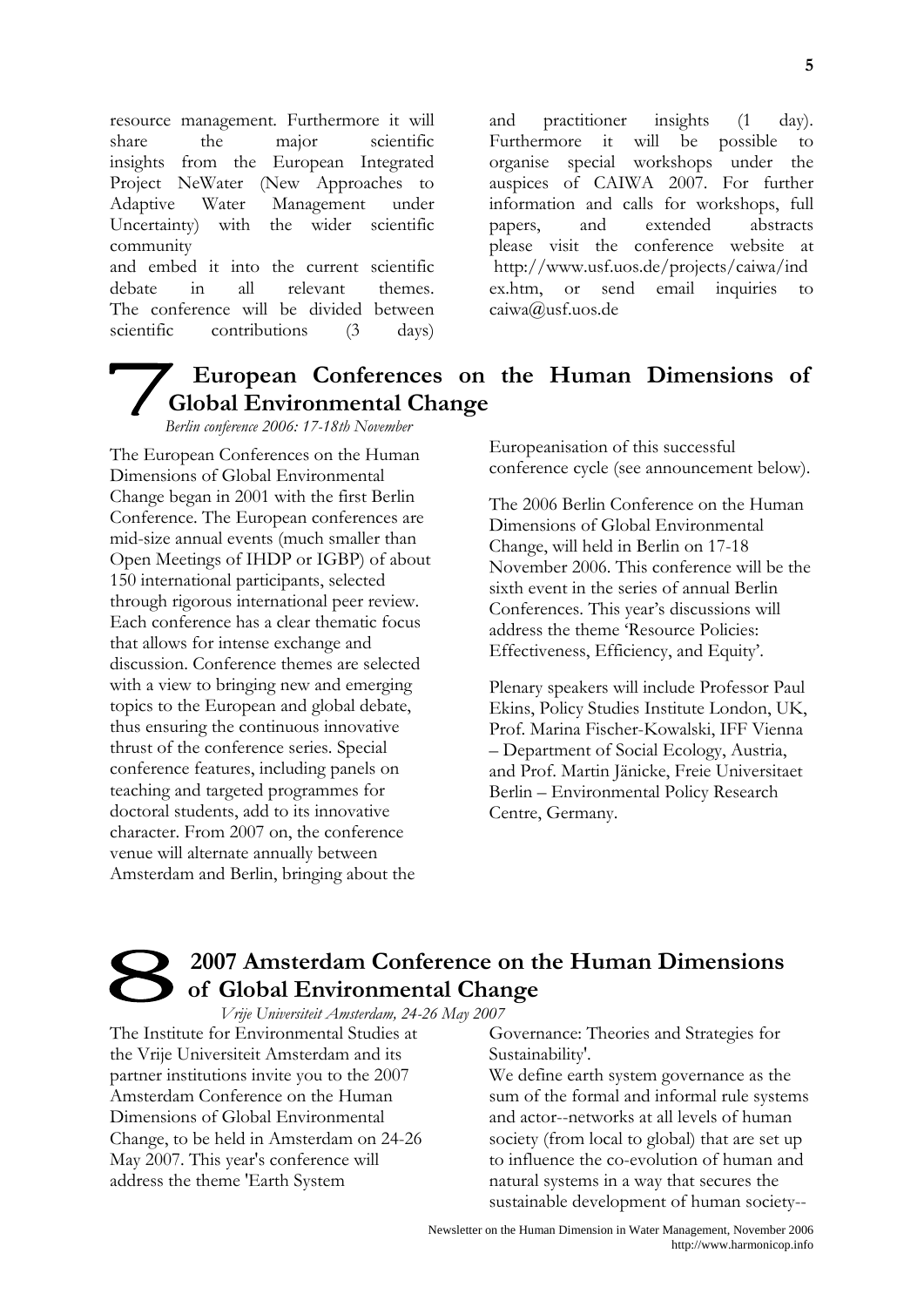that is, a development that meets the needs of present generations without compromising the ability of future generations to meet their own needs. This notion of earth system governance is phenomenological in as much as it describes an emerging social trend expressed in hundreds of international regimes, international bureaucracies, national agencies, local and transnational activists groups and expert networks. At the same time, earth system governance can be

understood as a political project that engages more and more actors who seek to strengthen the current architecture of institutions and networks at local and global levels. In both meanings, earth system governance is a demanding and vital subject of research in the social sciences, which we hope will be reflected in lively discussions at the 2007 Amsterdam Conference. For information, please consults: http://www.2007amsterdamconference.org /

### **Announcements of Publications: NeWater –Newsletter now online**

Why should you read another Newsletter on Water in our busy times with information overload? -Since it addresses a topic of major scientific and political interest - the urgently needed paradigm shift in water management towards integrated and adaptive approaches.

Your are invited to read the first Newsletter of the European Integrated Project NeWater (New Approaches to Adaptive Water Management Under Uncertainty) and engage in an active dialogue on a challenging topic. Please check

<http://www.newater.info/everyone>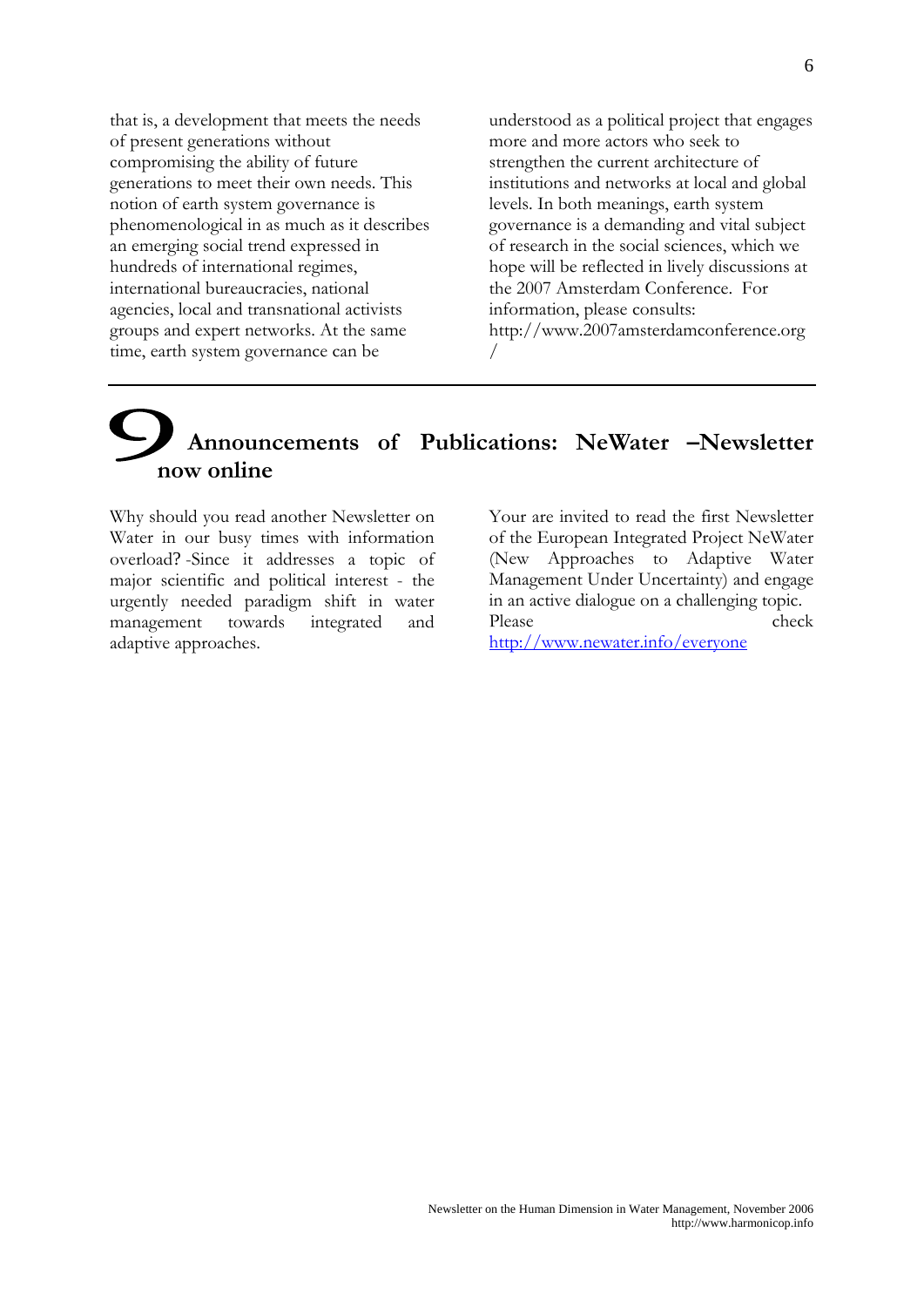# **List of Projects in the HDWM Cluster**

### **HarmoniCA – Harmonizing Modelling Tools at Catchment Scale**

### [http://www.harmoni-CA.info](http://www.harmoni-ca.info/)

The concerted action HarmoniCA will provide guidance on management concepts and ICT tools for river basin management and the implementation of the WFD. Of specific interest for the HDWM cluster is the work package on "Integrated Assessment and the Science Policy Interface" that deals specifically with the involvement of stakeholders in the development of river basin management plans and the representation of socio-economic aspects in river basin management models.



### **HarmoniCOP – Harmonizing Collaborative Planning**

### [http://www.harmoniCOP.info](http://www.harmonicop.info/)

The project HarmoniCOP explores stakeholder and public participation and the role of ICT tools in river basin management planning using a social learning perspective. HarmoniCOP aims at improving the conceptual base for stakeholder and public participation and provide practical guidance for the implementation of the European Water FrameworkDirective.

### **GOUVERNe**

### **GOUVERNe**

### [http://www.c3ed.uvsq.fr/c3ed/Gouverne/PresGOa](http://www.c3ed.uvsq.fr/c3ed/Gouverne/PresGOan.html) [n.html](http://www.c3ed.uvsq.fr/c3ed/Gouverne/PresGOan.html)

The project responded to the requirement for integrated systems of information permitting coherent policy and resource management decisions covering water uses in Europe. The project developed and implemented in pilot studies a userbased and scientifically validated Decision Support System (DSS) for the improved management of underground water resources at the catchment and sub-catchment levels.



#### **SLIM - Social Learning for the Integrated**

### **EUROMARKET**

<http://www.epfl.ch/mir/euromarket>

The EUROMARKET project studies the likelihood, nature, and forms water liberalisation may take in

### **Management and Sustainable Use of Water at Catchment Scale**

### [http://slim.open.ac.uk](http://slim.open.ac.uk/)<br>This project dev

project develops strategic planning methodologies and social tools for the integrated management of water at catchment or river-basin scale and other "bundles" of natural resources. It emphasizes the importance of processes of social learning for integrated resource management.

#### **AQUALIBRIUM**

#### [www.aqualibrium.de](http://www.aqualibrium.de/)

This project investigates the implications of the increasing deregulation of national water markets, and the fact that more and more private companies are involved in the water market. It aims at giving an overview on the current debates and analyses the various models of involvement and co-operation between the public and the private sector in the EU member states.



### <http://firma.cfpm.org/>

This project explored new approaches to improve water resource planning by developing and applying agent-based modelling to integrate physical, hydrological, social and economic aspects of water resource management. Specific emphasis was given to stakeholder participation and participatory model building and scenario development.



**INTERMEDIARIES - New intermediary services and the transformation of urban water supply and wastewater disposal systems in Europe** 

### http://[www.irs-net.de/intermediaries](http://www.irs-net.de/intermediaries)

This project maps the development of intermediary services and organisations in the water and wastewater sectors, examines how they facilitate the application of new resource-saving technologies and social practices and assesses their impact on the environment, economic efficiency and network management.

Europe in the foreseeable future. This is done by analysing different liberalisation scenarios, depending upon the evolving water markets, the different enterprises' strategies, and the existing

Newsletter on the Human Dimension in Water Management, November 2006 http://www.harmonicop.info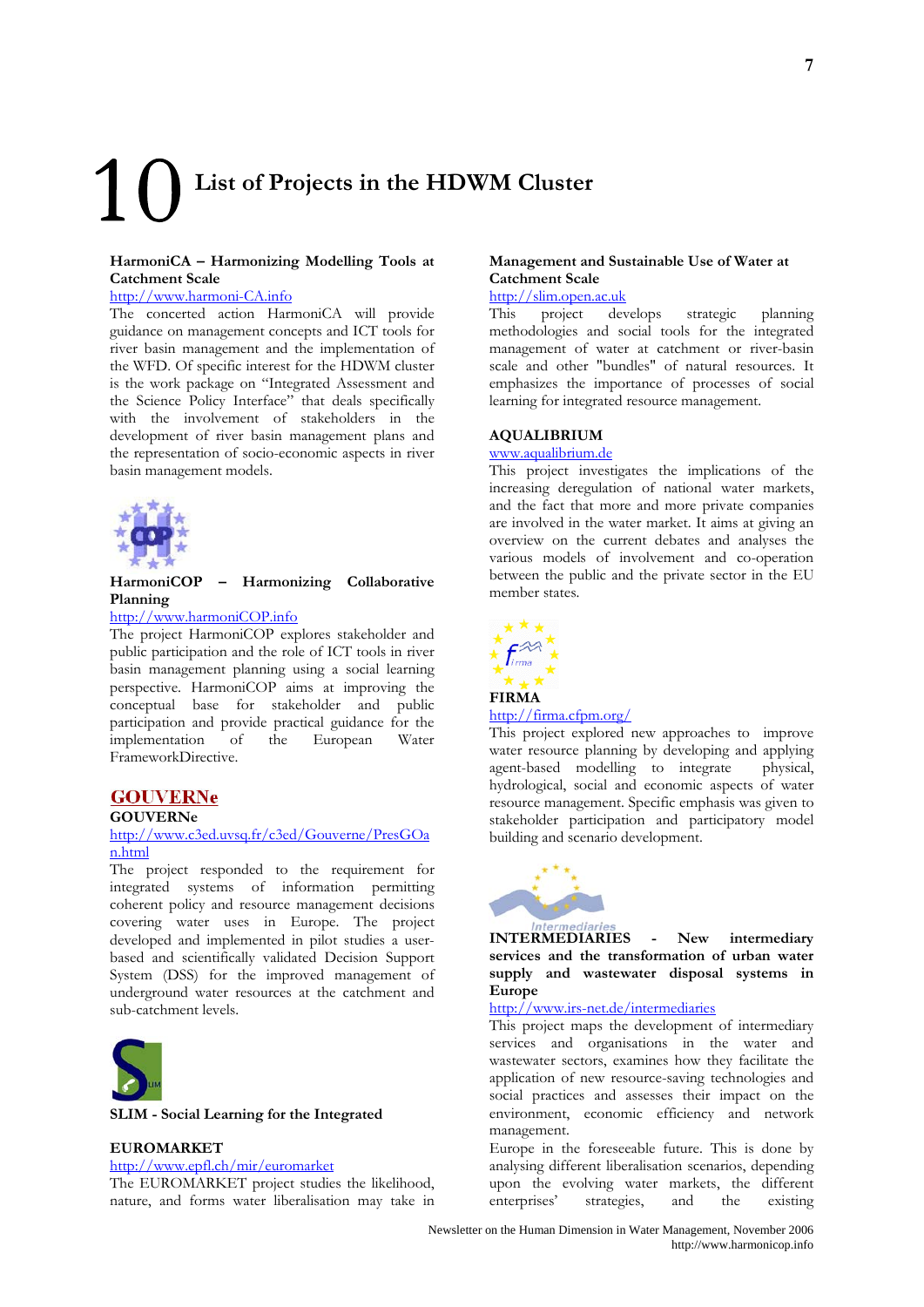legislation/regulation both at the national and at the European levels.



<http://www.feem.it/web/loc/mulino/index.html>

The MULINO project is developing a Decision Support System for the integrated management of water resources. The system includes a decision software based on multi criteria analysis procedures. This software is being developed in collaboration with representatives from water authorities in Italy, Romania, the UK, Belgium and Portugal, and through these relationships is exploring ways to include stakeholders' preferences in the assessment of a decision problem.



**EUWARENESS** - **European Water Regimes and the Notion of a Sustainable Status**  <http://www.euwareness.nl/>

focuses on the dynamic relationships between conflicting uses of water resources, the regimes under which these uses are managed, and conditions generating regime transitions towards sustainability. Water basin regimes have been studied in six European countries (Netherlands, Belgium, France, Spain, Italy, Switzerland).

More information: Project coordinator: Stefan Kuks Address: University of Twente, P.O. Box 217, 7500 AE Enschede, The Netherlands Email: s.m.m.kuks@cstm.utwente.nl Internet: www.euwareness.nl

### **ADVISOR**

### <http://ecoman.dcea.fct.unl.pt/projects/advisor>

ADVISOR aims at the delivery of a set of guidelines to river basin authorities and related EU agencies for the execution of integrated evaluation of projects. The theoretical platform thereby established will support the development of new integrated evaluation methodologies and tools, which will incorporate the state of the art of the latest scientific thinking and assessment tools together with modern participatory, multi-stakeholder decision making processes.



**PRINWASS - Barriers and Conditions for the Involvement of Private Capital and Enterprise in Water Supply and Sanitation in Latin America and Africa: Seeking Economic, Social, and Environmental Sustainability** 

[http://www.geog.ox.ac.uk/~prinwass/](http://www.geog.ox.ac.uk/%7Eprinwass/)

The project develops an indicative framework of strategy and processes, expressed by relevant guidelines, for sustainable water supply and sanitation services in developing countries, taking into account the roles of the state (national, regional, and local government levels), civil society (users associations, citizen movements, etc.), market forces (privatized water utilities), and their interrelations (e.g. publicprivate partnerships, other forms of private sector involvement in WSS, etc.)

### **MERIT - Management of the Environment and Resources using Integrated Techniques**  <http://merit-eu.net/>

The aim of MERIT is to develop a water resource management methodology to help engage the stakeholder in the decision making process. Bayesian networks are being used as tool to help the decision maker by using input from stakeholders to design and construct the networks. A range of participatory techniques are being developed to facilitate the engagement process.



**AQUADAPT - Strategic Tools to Support Adaptive, Integrated Water Resource Management under Changing Utilisation Conditions at Catchment Level: A Coevolutionary Approach** 

<http://www.aquadapt.net/>

The overall aim of the Aquadapt project is to generate knowledge which supports the strategic planning and management of water resources in semiarid environments at catchment level under changing supply/demand patterns.

### **TiGrESS - Time-Geographical Approaches to Emergence and Sustainable Societies**

<http://www.riks.nl/projects/TiGrESS>

The aim of the TiGrESS project is to improve the<br>methodology for understanding humanmethodology for understanding humanenvironmental interactions on the basis of three regional case studies.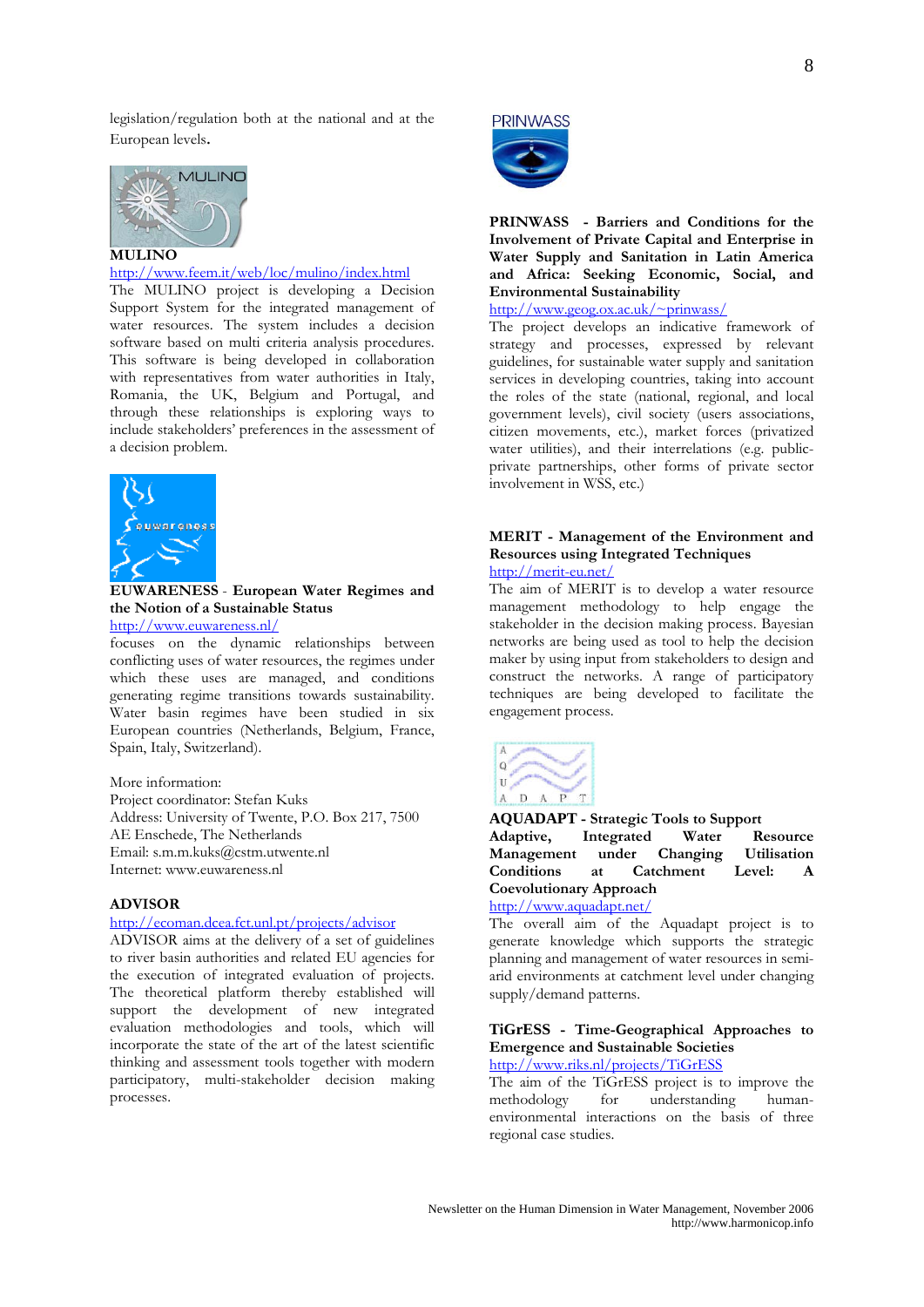

### **MANTRA East - The Integrated Strategies for the Management of Transboundary Waters on the Eastern European Fringe - the pilot study of Lake Peipsi and its drainage basin**  [http://www.mantraeast.org](http://www.mantraeast.org/)

The aim of the MANTRA East Project is to analyze and develop strategic planning methodologies and scientific tools for integrated water management in transboundary water basins following the requirements of the EU Water Framework Directive. The project's special geographical focus is on transboundary water basins located on the existing and future borders of the European Union.



### **NeWater** NeWater- New **Approaches to Adaptive Water Management under Uncertainty**

### **[www.newater.info](http://www.newater.info/)**

 NeWater identifies key elements of current water management regimes and investigates their interdependence. Research is focused on transformation processes of these elements in the transition to adaptive integrated water resources management.



### **River Dialogue - Empowerment and Awareness Building in River Basin Management Through Focus Groups and Citizens Juries**

[http://www.riverdialogue.org](http://www.riverdialogue.org/)

River Dialogue is aimed at identifying the best approaches to increase public participation in implementation of the EU Water Framework

Directive, including preparation and implementation of river basin management plans. The project will practically test two specific participatory methods of citizens' involvement – focus groups and citizens' juries.

### **WASAMED – Water Saving in Mediterranean Agriculture**

### <http://wasamed.iamb.it/>

WASAMED is to establish a platform for effective Mediterranean communication and debate on water saving in agriculture, contributing to improved management of limited water resources and sustainable development in the Mediterranean Region.



#### [www.aquastress.net](http://www.aquastress.net/)

AquaStress is delivering interdisciplinary methodologies enabling actors at different levels of involvement and at different stages of the planning process to mitigate water stress problems. Aquastress adopts a Case Study - stakeholder driven approach and is organised in three phases; (i) characterisation of selected reference sites and relative water stress problems, (ii) collaborative identification of preferred solution options, (iii) testing of solutions according to stakeholder interests and expectations.